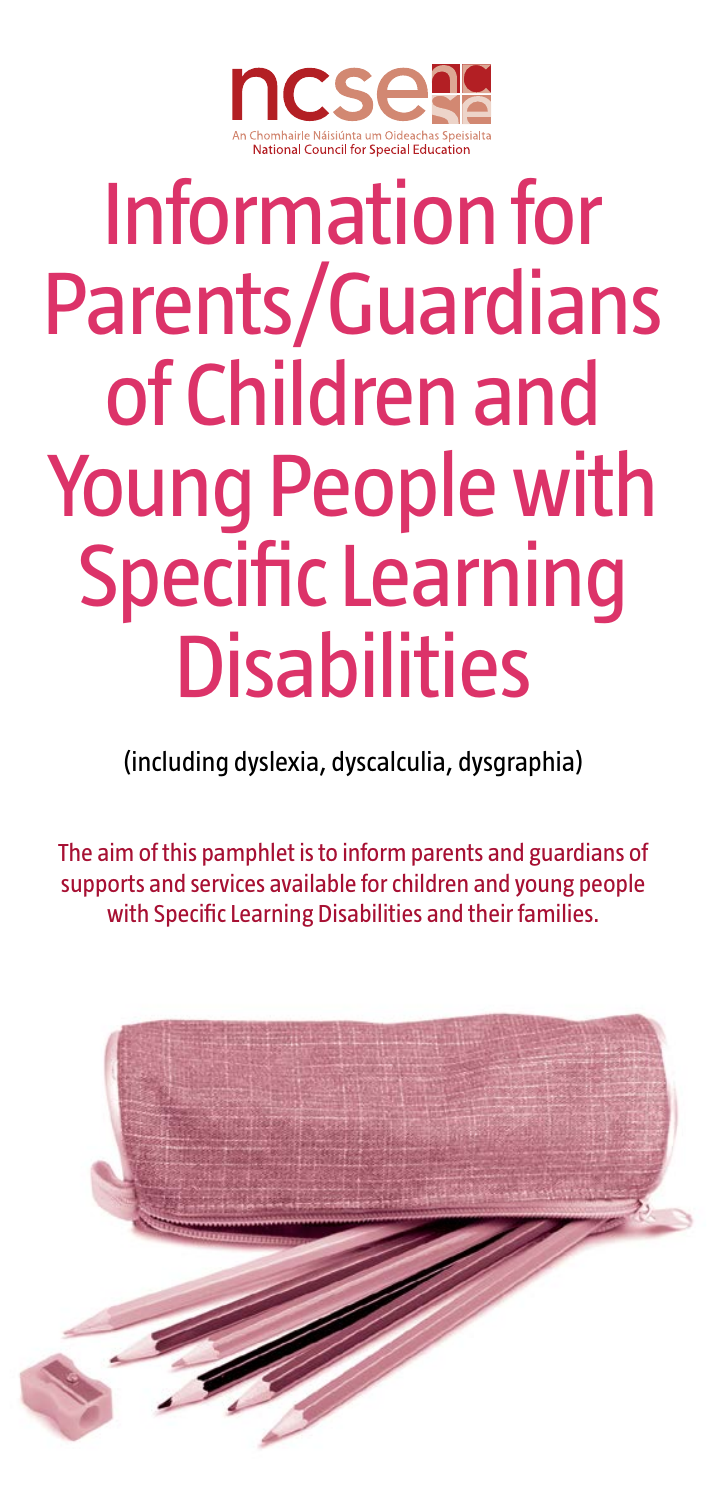## What is a Specific Learning Disability (SLD)?

Sometimes children have difficulty in a particular area of learning such as reading, writing, spelling and arithmetic. A child may be assessed as having a specific learning disability when their difficulties are very specific and are not due to other causes, such as their general ability being below average, sight or hearing difficulties, emotional factors or a physical condition.

Difficulties can range from mild to severe.

Specific learning disabilities include:

- Dyslexia which is a difficulty in learning to read. Children may find it hard to learn to read words or to understand what is written.
- Dyscalculia which is a difficulty with numbers. Children may find it hard to learn to count or add, subtract, multiply and divide or to understand how numbers work.
- Dysgraphia which is a difficulty with writing or spelling. Children may find it hard to write legibly and may have problems with spelling. They may find it hard to put their thoughts in order when writing a story or essay.

## How do I find out if my child has a specific learning disability (SLD)?

In most cases, a specific learning disability is not formally diagnosed until after a child starts school, although some of the indicators can be present at a pre-school age.

Always bear in mind that some difficulties can be part of the typical developmental cycle for all children. It is very normal for a young child to confuse letters or write them backwards at the start.

Your child's teacher may be the first professional to notice that there may be an underlying difficulty. A psychological assessment is required for a formal diagnosis of SLD.

But you might seek further advice if at:

• 3-5 years: Your child is later than most children in learning to speak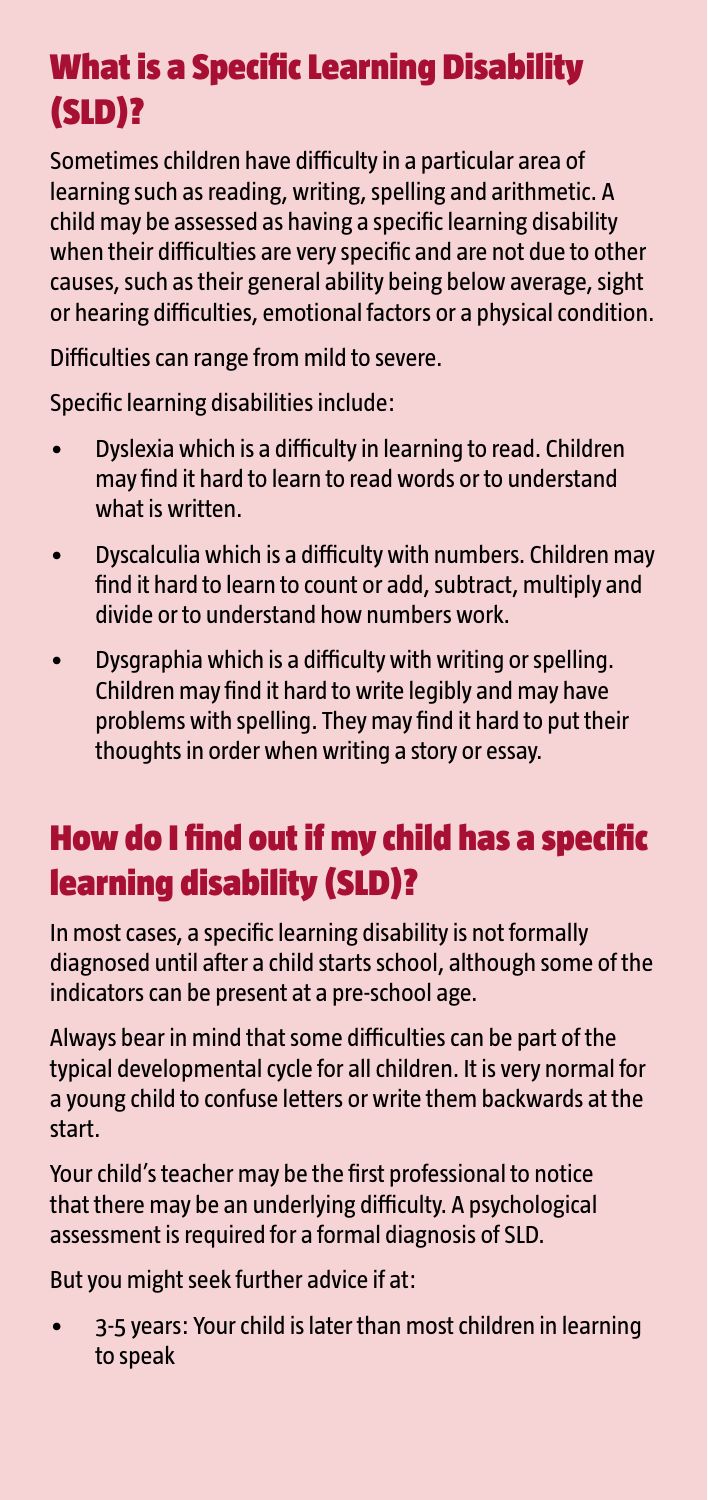- 5-7 years: Your child has difficulty separating words into sounds, and blending sounds to form words
- 7-9 years: Your child's reading achievement is below expectation
- 12+ years: Your child has difficulty planning, sequencing and organising written text

A list of such indicators is available on the website of the Special Education Support Service (SESS) – see Useful Contacts below for contact details.

People nowadays often use the Internet as a source of information. Please bear in mind that sometimes information on the internet can be exaggerated, misleading or wrong. In matters concerning your child's health and education, you should seek information and advice from the appropriate professional sources.

## The Early Days

The most important action that you can take, as a parent, is to encourage your child and recognise his/her achievements and successes. From the very beginning it is important to read with your child and to talk about what you are reading.

Early access to the spoken and written word is very important for children's development and will help later when they come to learn about reading, writing and numbers in school.

#### **Getting Support**

If you suspect that your child is finding it difficult to learn to read, write or work with numbers, you should seek support as soon as possible as difficulties in these areas can affect a child's self-esteem. If your child is at school, you may wish to raise your concerns with your child's teacher or school principal.

The school may be able to support you and/or reassure you about your child's learning. If needed, your child's teacher/ school will develop a plan with you to support your child's learning and development.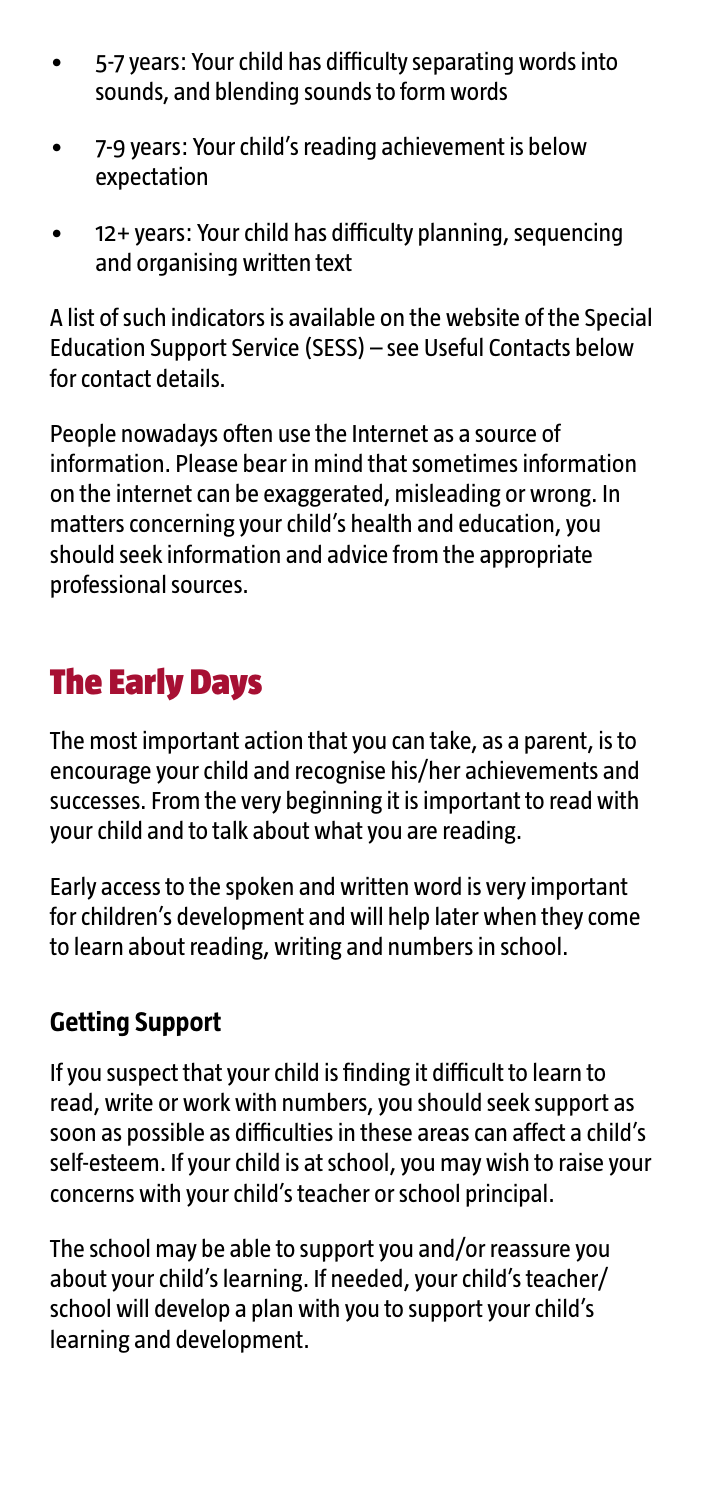#### **Assessment of Need**

Parents of any child born after 1st June 2002 may apply to the HSE for an Assessment of Need under the Disability Act, if they think that their child may have a disability. If your child has more complex learning or developmental needs, such a general learning disability (See NCSE parental information leaflet on general learning disabilities, available on the NCSE website), you can apply to the HSE for an Assessment of Need. Following the assessment, parents receive an Assessment Report stating their child's needs and the services required to meet those needs. More information about the Assessment of Need is available on the HSE website at: **[www.hse.ie](http://www.hse.ie)**.

Your child may have a specific learning disability but it is important for you to know that many children with SLD lead happy and fulfilling lives. They receive support in school and many achieve good outcomes and go on to further and higher education.

### Your Child's Education

#### **Department of Education and Skills: Policy**

The Department's policy is focused on ensuring that all children, including those with specific learning disabilities can have access to an education appropriate to meeting their needs and abilities. The policy is to provide for children with special educational needs, to be included in mainstream schools unless such a placement would not be in their best interests or the interests of the children with whom they are to be educated. Some children with more complex special educational needs may be supported in a special class in a mainstream school. These children have the option, where appropriate, of full or part-time inclusion and interaction with other children. Other children may have such complex needs that they are best placed in a special school.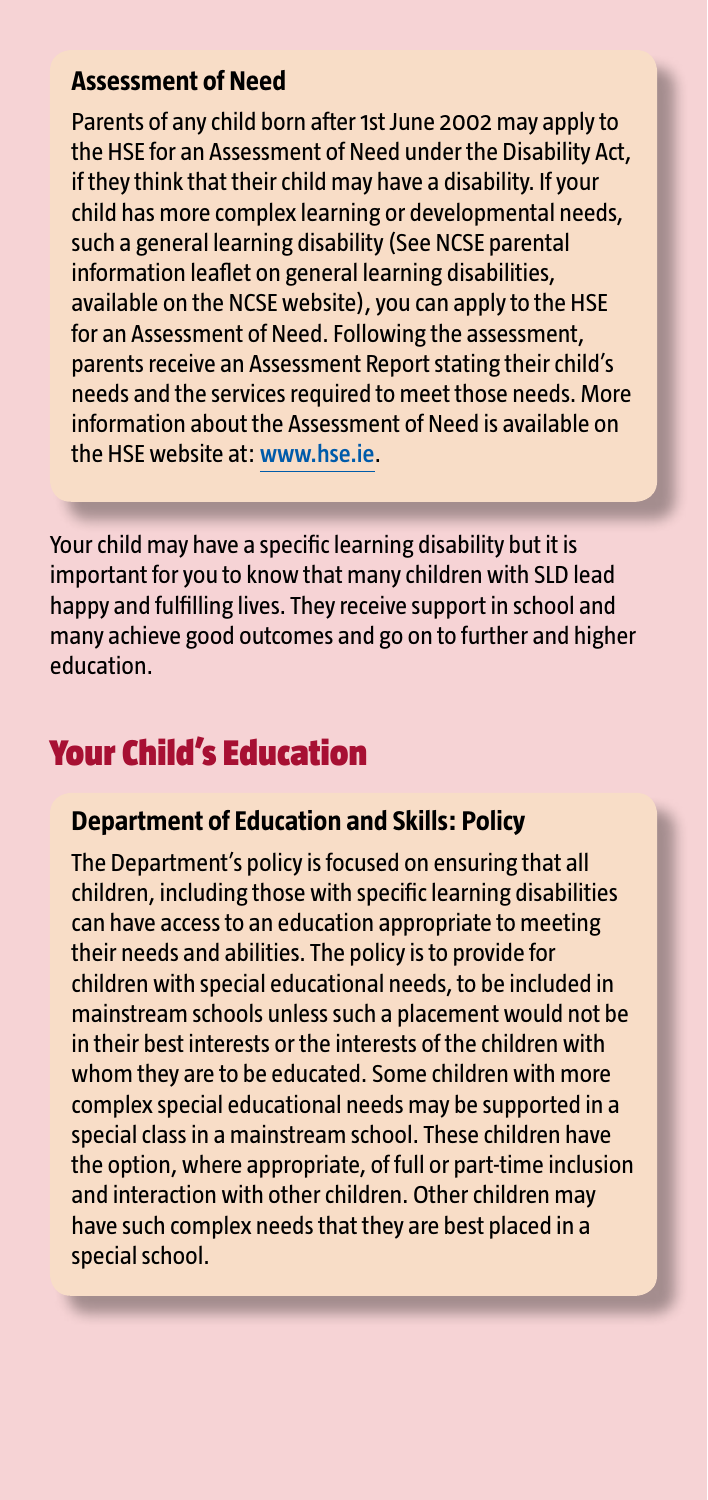#### **Primary and Post Primary School**

The vast majority of children with specific learning disabilities attend their local mainstream primary and post-primary schools, with support, as necessary.

The education system supports children and young people with specific learning disabilities in the following ways:

- The classroom teacher supports students with special educational needs and may adapt lessons or tasks to suit the individual, as necessary.
- Learning support teachers are available to provide additional teaching, if it is required.
- Additional supports, such as assistive technology (in accordance with the criteria set out in DES Circular 0010/2013) may also be provided where children are eligible.
- Information about DES schemes is available on the DES website at: **[www.education.ie](http://www.education.ie)**.
- Reasonable Accommodation in Certificate Examinations (RACE) may be available for students with permanent or long-term conditions, including specific learning disabilities, that will significantly impair their performance in the examinations. For more information, see the website of the State Examinations Commission at: **[www.examinations.ie](http://www.examinations.ie)**.
- Exemption from the study of Irish may be granted. Further information is available on the DES website at **[www.education.ie](http://www.education.ie)**.

Students who require more intensive educational interventions may attend a special school or special class for students with specific learning disabilities, where available.

 Children attend for one to two years only and then return to their own school. The usual criterion for admission to a special reading school/class is average/above average intelligence, and a significant discrepancy between a student's intellectual ability and literacy levels. The student should have completed 2nd class or be at least 8 years old and not more than 12 years old.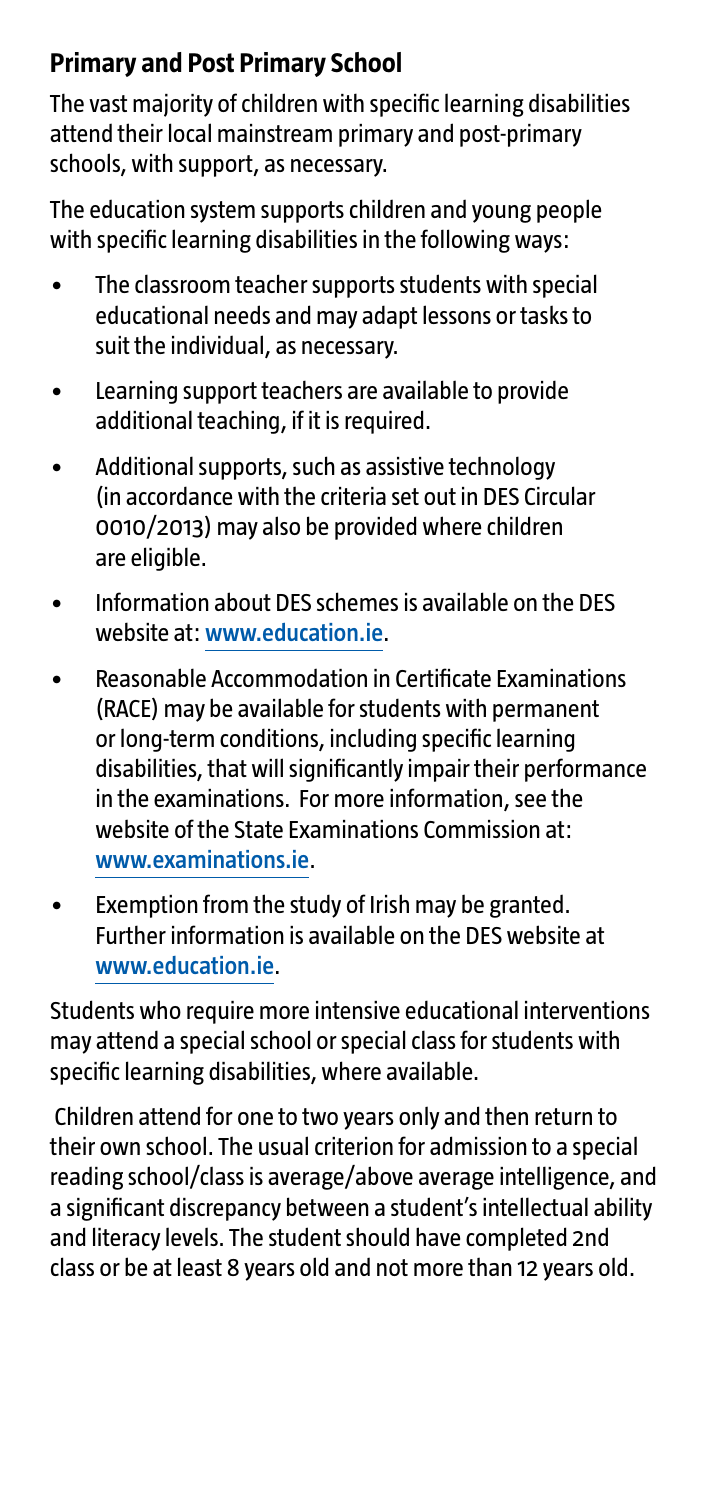## Special Educational Needs Organisers (SENOs)

SENOs provide information directly to the parents of children/ young people with special educational needs and to schools. SENOs approve additional teaching and SNA supports to schools, where necessary, to support students with special educational needs. SENOs also have a role in supporting and advising parents/guardians.

Your SENO can assist you in a number of ways by:

- Providing support and advice
- Identifying possible school placements
- Liaising with the school, the HSE and other services
- Assisting in planning the transition of children to school, between schools and onwards from school.

## National Educational Psychological Service (NEPS)

NEPS psychologists work with parents, teachers and children to help all children develop to their potential. In some individual cases teachers and parents will agree to seek support from the NEPS psychologist to address difficulties which are affecting the pupil's learning in school.

A parent leaflet about the NEPS service is available on the DES website at: **[www.education.ie/en/Schools-Colleges/Services/](http://www.education.ie/en/Schools-Colleges/Services/Educational-Psychologist-NEPS-/) [Educational-Psychologist-NEPS-/](http://www.education.ie/en/Schools-Colleges/Services/Educational-Psychologist-NEPS-/)**.

## Further Information

Further information for parents/guardians can be found in the NCSE publications:

- *• Children with Special Educational Needs: Information Booklet for Parents*
- *• Choosing a School: A Guide for Parents and Guardians of Children and Young People with Special Educational Needs*
- *• Post-School Education and Training Information on Options for Adults and School Leavers with Disabilities*

These publications are available at **[www.ncse.ie](http://www.ncse.ie)**.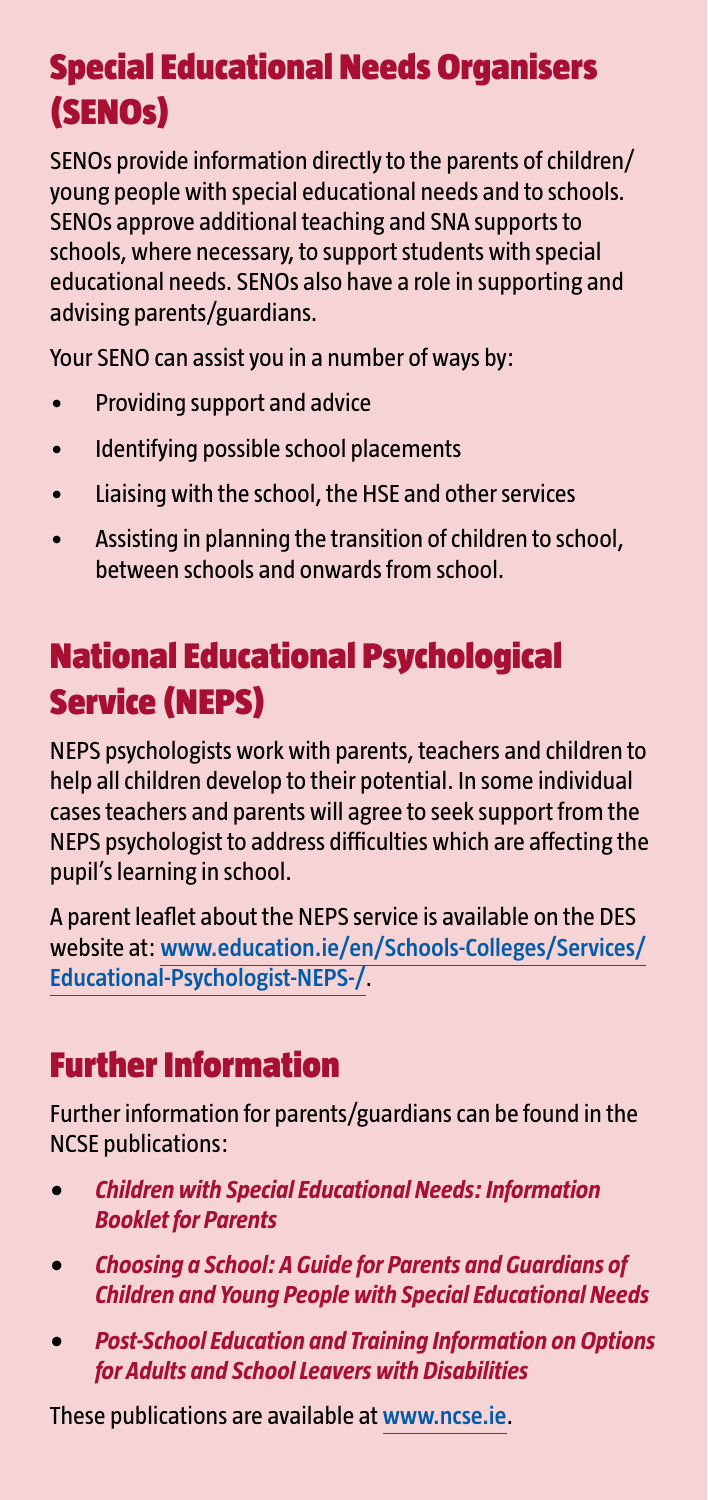## Useful Contacts

Your local **SENO** may be contacted through the school or from the NCSE website at **[www.ncse.ie](http://www.ncse.ie)**.

**Department of Education and Skills**: **[www.education.ie](http://www.education.ie)**.

**Local health centre**: **[www.hse.ie](http://www.hse.ie)**.

The following websites and support organisations may also be of assistance to you:

**Dyslexia Association of Ireland**: **[www.dyslexia.ie](http://www.dyslexia.ie)**.

**National Parents Council Primary**: **[www.npc.ie](http://www.npc.ie)**.

**National Parents Council Post-Primary**: **[www.npcpp.ie](http://www.npcpp.ie)**.

**Psychological Society of Ireland**: **[www.psihq.ie](http://www.psihq.ie)**.

**Special Education Support Service**: **[www.sess.ie/dyslexia-section/informal-indicators](http://www.sess.ie/dyslexia-section/informal-indicators)**.

**Special Needs Parents Association**: **[www.specialneedsparents.ie](http://www.specialneedsparents.ie)**.

.

*Please note that this list is not exhaustive and these organisations are listed only for information purposes. The National Council for Special Education may have had no involvement with these organisations and cannot vouch for them or their staff. Parents should always satisfy themselves regarding the appropriateness of providing any information concerning their child to any third-party.*